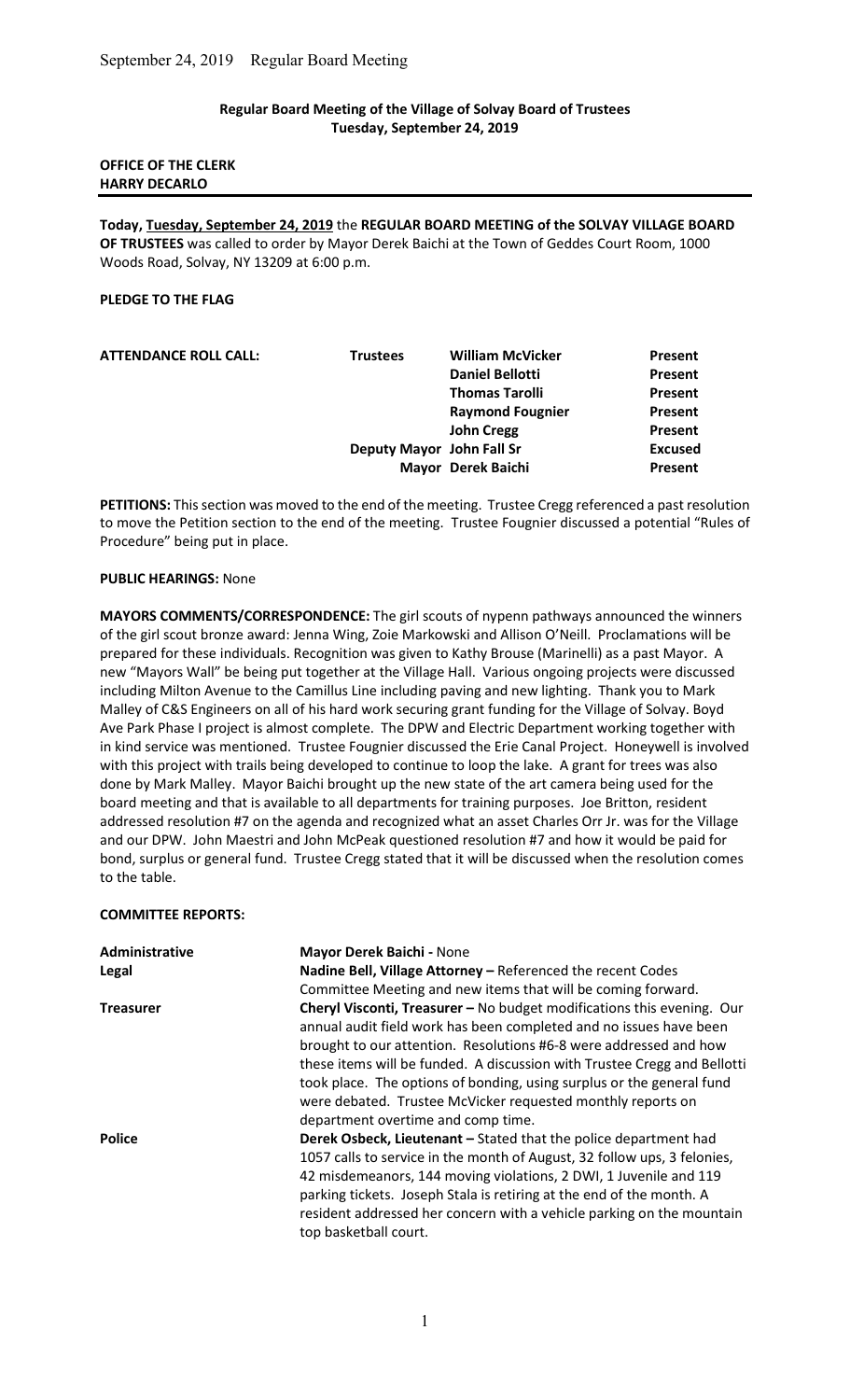| <b>Electric</b>                    | John Kurtz, Asst Electric Superintendent - Discussed the fence and<br>retaining wall projects taking place. Completion of the upgrades to 15<br>KV on Caroline and Conklin. Tree trimming on various streets in the<br>village. Hot water heater program per NYPA. Looking for 10 customers<br>willing to try out this program. Must have Wi-Fi in home. Must be a<br>single-family home, residential only. Currently must have an electric<br>hot water heater. More to come on this pilot program. Thank you to<br>John Fall Sr. for the work he and Mark Malley put into the wall and<br>fence.                                                                                                                                                                                                                                                                                                                                                                                                                                                                                                                                                                                                                                                                                                                                                   |
|------------------------------------|------------------------------------------------------------------------------------------------------------------------------------------------------------------------------------------------------------------------------------------------------------------------------------------------------------------------------------------------------------------------------------------------------------------------------------------------------------------------------------------------------------------------------------------------------------------------------------------------------------------------------------------------------------------------------------------------------------------------------------------------------------------------------------------------------------------------------------------------------------------------------------------------------------------------------------------------------------------------------------------------------------------------------------------------------------------------------------------------------------------------------------------------------------------------------------------------------------------------------------------------------------------------------------------------------------------------------------------------------|
| DPW/Highway                        | Charles Orr Jr., Interim DPW Superintendent - Addressed the 10 sewer<br>calls for the month, storm drain issues, catch basins, sidewalks and Pine                                                                                                                                                                                                                                                                                                                                                                                                                                                                                                                                                                                                                                                                                                                                                                                                                                                                                                                                                                                                                                                                                                                                                                                                    |
| Library                            | Hill Rd. issues. A discussion regarding the Belle Isle/Honeywell project.<br>Dan Golden, Library Director - Our new website, Solvaylibrary.org, will<br>launch on September 30, 2019. Digitization of the Solvay Process Room<br>is proceeding rapidly. Digital copies of some files will be made available<br>on our new website and at certain designated computers in our Library.<br>The Director is searching for volunteers to assist the Annual Friends<br>booksale, scheduled to take place May 15-17. Armchair Travel and<br>Coffee-Every first Tuesday of the month at 2pm. Monthly series of<br>travel programs at the Solvay Public Library. The next Armchair Travel<br>will be on Tuesday, October 1st at 2pm and will focus on the Terra Cotta<br>Warriors in central China. Chair Yoga at the Library-every Wednesday at<br>4pm. Learn to stretch and relax at your local library. SU Athletes Meet<br>& Greet-Sunday, October 13, 1pm. We welcome members of the SU<br>Orangemen for a reception to meet the players. 115th Anniversary of<br>our Building-October 20, 2019. Public reception to celebrate the<br>birthday of the Solvay Public Library. Please join us for music and<br>refreshments. Friends of the Library Holiday Open House-Sunday,<br>December 15, 2 p.m. The Friends of the Solvay Public Library invite you |
|                                    | to our annual Holiday Open House. Please join us for a fun family<br>holiday tradition with refreshments and the raffle drawing. At the<br>Solvay Library, we are proud of 115 years of service to Solvay and the<br>Town of Geddes.                                                                                                                                                                                                                                                                                                                                                                                                                                                                                                                                                                                                                                                                                                                                                                                                                                                                                                                                                                                                                                                                                                                 |
| <b>Codes</b>                       | Anthony Alberti - Referenced the 13 electrical inspections for the<br>month, 3 rental, 2 fire and 17 trash letter that were issued by the<br>department. The codes department has been working alongside the<br>DPW. Notices are being put out for homes putting trash out early for<br>pickups. Air BNB homes were discussed and well as vacant property<br>registries. The next codes meeting is on Wednesday, October 16th at<br>5:30.                                                                                                                                                                                                                                                                                                                                                                                                                                                                                                                                                                                                                                                                                                                                                                                                                                                                                                            |
| <b>Stormwater/Montrose Ave</b>     | Mark Malley, Village Engineer - Discussed grant for Montrose Ave.<br>where 90% will be funded. Also, vac truck grants are being worked on<br>with assistance of Charles Orr Jr. \$2.4 Million has been awarded for<br>Milton Ave. paving.                                                                                                                                                                                                                                                                                                                                                                                                                                                                                                                                                                                                                                                                                                                                                                                                                                                                                                                                                                                                                                                                                                            |
| <b>Celebrations</b>                | Mayor Derek Baichi - Discussed the upcoming Christmas and Tree<br>Lighting in December. The Solvay Fields will be 3 days next year with so<br>much more to come.                                                                                                                                                                                                                                                                                                                                                                                                                                                                                                                                                                                                                                                                                                                                                                                                                                                                                                                                                                                                                                                                                                                                                                                     |
| <b>Buildings</b>                   | Mayor Derek Baichi - A meeting with WestRock took place regarding<br>the land. Referenced the fact that the current Village Hall is unsafe and<br>moving forward with the new building is a priority.                                                                                                                                                                                                                                                                                                                                                                                                                                                                                                                                                                                                                                                                                                                                                                                                                                                                                                                                                                                                                                                                                                                                                |
| <b>Friends of Charles Ave Park</b> | Residents Report - \$500 was raised at the recent fundraiser at Gracie's.<br>Planning to have a spaghetti dinner at the VFW on election day. Marty<br>Skahan from the county was contacted regarding grants and funding for<br>the park. Any grant must go through the Village and cannot be applied<br>for through a non-profit.                                                                                                                                                                                                                                                                                                                                                                                                                                                                                                                                                                                                                                                                                                                                                                                                                                                                                                                                                                                                                    |
| <b>Cost Cutting</b>                | Mayor Derek Baichi - The recent meeting was discussed and items to<br>assist with the budget were brought up.                                                                                                                                                                                                                                                                                                                                                                                                                                                                                                                                                                                                                                                                                                                                                                                                                                                                                                                                                                                                                                                                                                                                                                                                                                        |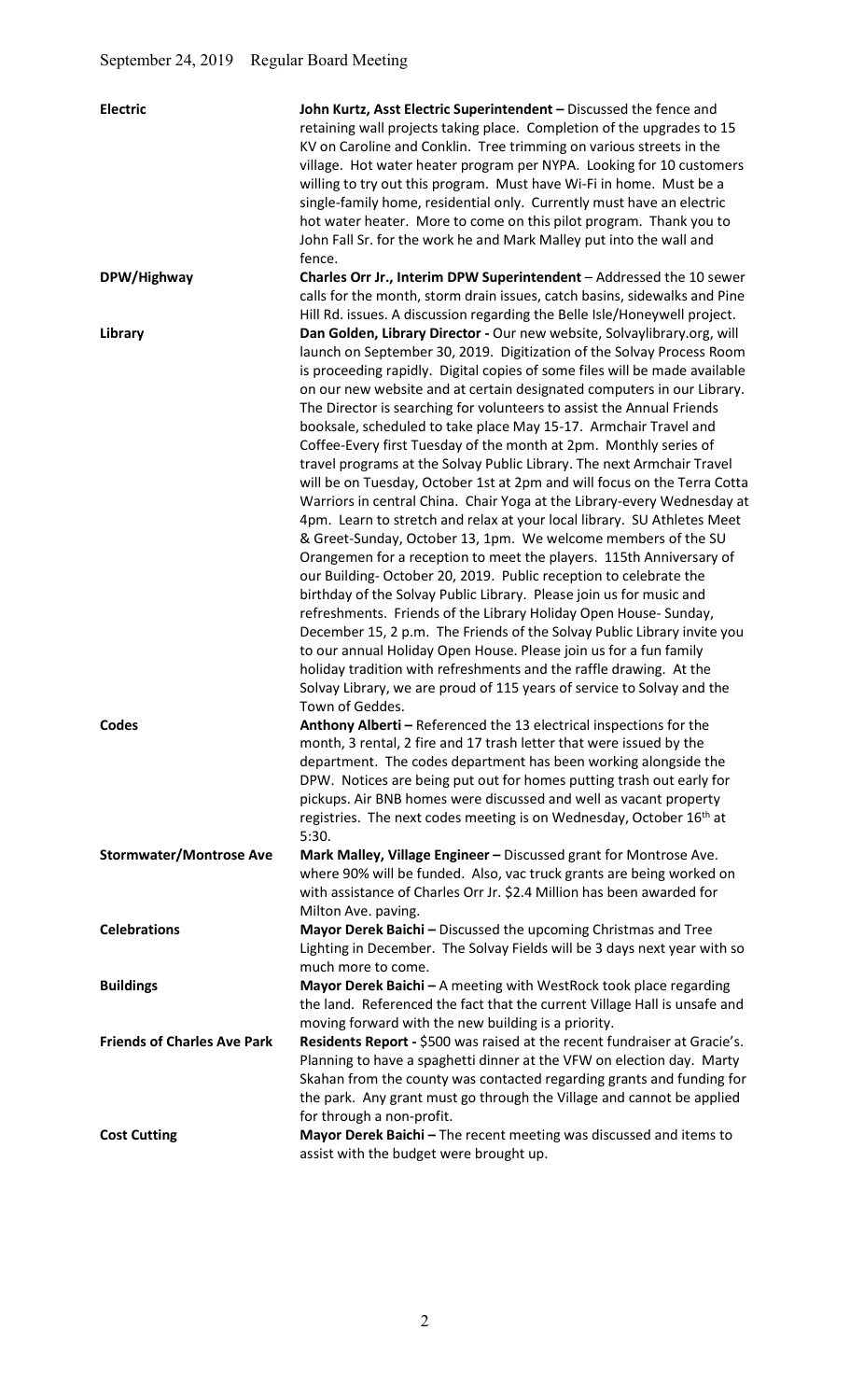| <b>RESOLUTIONS:</b>                                                             |                 |                                                                                                                                                                                                                                                                                                                                                                                                                                                                                                                                                                                                                                                                                                                                                                                                                                                                                                                      |
|---------------------------------------------------------------------------------|-----------------|----------------------------------------------------------------------------------------------------------------------------------------------------------------------------------------------------------------------------------------------------------------------------------------------------------------------------------------------------------------------------------------------------------------------------------------------------------------------------------------------------------------------------------------------------------------------------------------------------------------------------------------------------------------------------------------------------------------------------------------------------------------------------------------------------------------------------------------------------------------------------------------------------------------------|
| $\bullet$<br>$\bullet$<br>$\bullet$<br>$\bullet$<br>$\bullet$<br><b>AYES: 6</b> | <b>NAYES: 0</b> | Authorization from the Board of Trustees to pay C&S Engineers \$20,760.00 for services rendered<br>Below are the specific projects that will be reimbursed through Grant or the County:<br>Invoice No. 0181797 - Project No. 114.220.002 - Upper Gertrude Park Walkways -<br>Invoice No. 0181798 - Project No. 114.222.001 - Aquatic Spray Park - Grant<br>Invoice No. 0181799 - Project No. 114.224.001 - Gere Lock Rd. Culvert Replacement -<br>Invoice No. 0181802 - Project No. 114.229.001 - Boyd Park Improvements - Community<br>Invoice No. 0181804 - Project No. 114.232.001 - Funding Application GIGP<br><b>MOTION CARRIED</b>                                                                                                                                                                                                                                                                            |
|                                                                                 |                 | Authorization from the Board of Trustees to pay Costello, Cooney & Fearon, PLLC \$14,364.25 for<br>services rendered for the month of August 2019. A detailed list of charges has been provided                                                                                                                                                                                                                                                                                                                                                                                                                                                                                                                                                                                                                                                                                                                      |
|                                                                                 |                 | <b>MOTION CARRIED</b>                                                                                                                                                                                                                                                                                                                                                                                                                                                                                                                                                                                                                                                                                                                                                                                                                                                                                                |
| AYES: 6                                                                         | <b>NAYES: 0</b> | Authorization from the Board of Trustees to approve the minutes from the August 27, 2019<br>Regular Village Board Meeting and the Reading of the Minutes be herewith dispensed.<br><b>MOTION CARRIED</b>                                                                                                                                                                                                                                                                                                                                                                                                                                                                                                                                                                                                                                                                                                             |
| AYES: 6                                                                         | <b>NAYES: 0</b> | Authorization from the Board of Trustees to approve the minutes from the September 9, 2019<br><b>MOTION CARRIED</b>                                                                                                                                                                                                                                                                                                                                                                                                                                                                                                                                                                                                                                                                                                                                                                                                  |
| <b>AYES: 6</b>                                                                  | <b>NAYES: 0</b> | Authorization from the Board of Trustees for the following findings and determinations with<br>respect to the West End Phase I Lighting Project, the County of Onondaga is an involved agency<br>(as the funding source); this SEQR review will be conducted on an uncoordinated basis; the<br>Village Board of Trustees will act as lead agency; that this action is an unlisted action; that<br>based upon review of the EAF submitted in connection with this project, the Board hereby<br>determines that there will be no adverse environmental impacts emanating from the proposed<br>activity; and therefor renders a negative declaration for purposes of SEQR compliance; further,<br>that the Board hereby accepts the \$150,000.00 Community Development Grant from Onondaga<br>County and authorizes the West End Phase I Lighting Project and finally, authorizes the Mayor to<br><b>MOTION CARRIED</b> |
|                                                                                 |                 | Authorization from the Board of Trustees to accept Mayor Baichi's appointment of Charles Orr Jr<br>as DPW Superintendent with an annual salary of \$75,000, full health benefits and an effective                                                                                                                                                                                                                                                                                                                                                                                                                                                                                                                                                                                                                                                                                                                    |
|                                                                                 |                 |                                                                                                                                                                                                                                                                                                                                                                                                                                                                                                                                                                                                                                                                                                                                                                                                                                                                                                                      |
|                                                                                 |                 |                                                                                                                                                                                                                                                                                                                                                                                                                                                                                                                                                                                                                                                                                                                                                                                                                                                                                                                      |
|                                                                                 | AYES: 6         | September 24, 2019 Regular Board Meeting<br>from 8/1/19 to 8/31/19. (Total Cost to the Village is: \$7,800.00)<br><b>Community Development</b><br>Bele-Isle Tree Replacement Grant<br>Development Grant<br><b>MOTION: William McVicker</b><br><b>SECOND: John Cregg</b><br>to the Board of Trustees.<br><b>MOTION: Raymond Fougnier</b><br><b>SECOND: John Cregg</b><br><b>NAYES: 0</b><br><b>MOTION: John Cregg</b><br><b>SECOND: Daniel Bellotti</b><br>Special Board Meeting and the Reading of the Minutes be herewith dispensed.<br><b>MOTION: Daniel Bellotti</b><br><b>SECOND: Raymond Fougnier</b><br>sign any and all documents in order to give full force and effect to this resolution.<br><b>MOTION: John Cregg</b><br><b>SECOND: Daniel Bellotti</b><br>date of September 28, 2019.<br><b>MOTION: John Cregg</b><br><b>SECOND: Thomas Tarolli</b>                                                      |

7. Authorization from the Board of Trustees to purchase a 2021 Freightliner 108SD 4X4 and Viking Plow from Tracey Road Equipment, 6803 Manlius Center Road, East Syracuse, NY 13057 for the Solvay DPW. The amount is not to exceed \$207,614.00 and on the Onondaga County Bid List # 8996. This will replace the 1999 snow plow truck (#17). MOTION TO TABLE: John Cregg SECOND: Raymond Fougnier AYES: 6 NAYES: 0 MOTION CARRIED